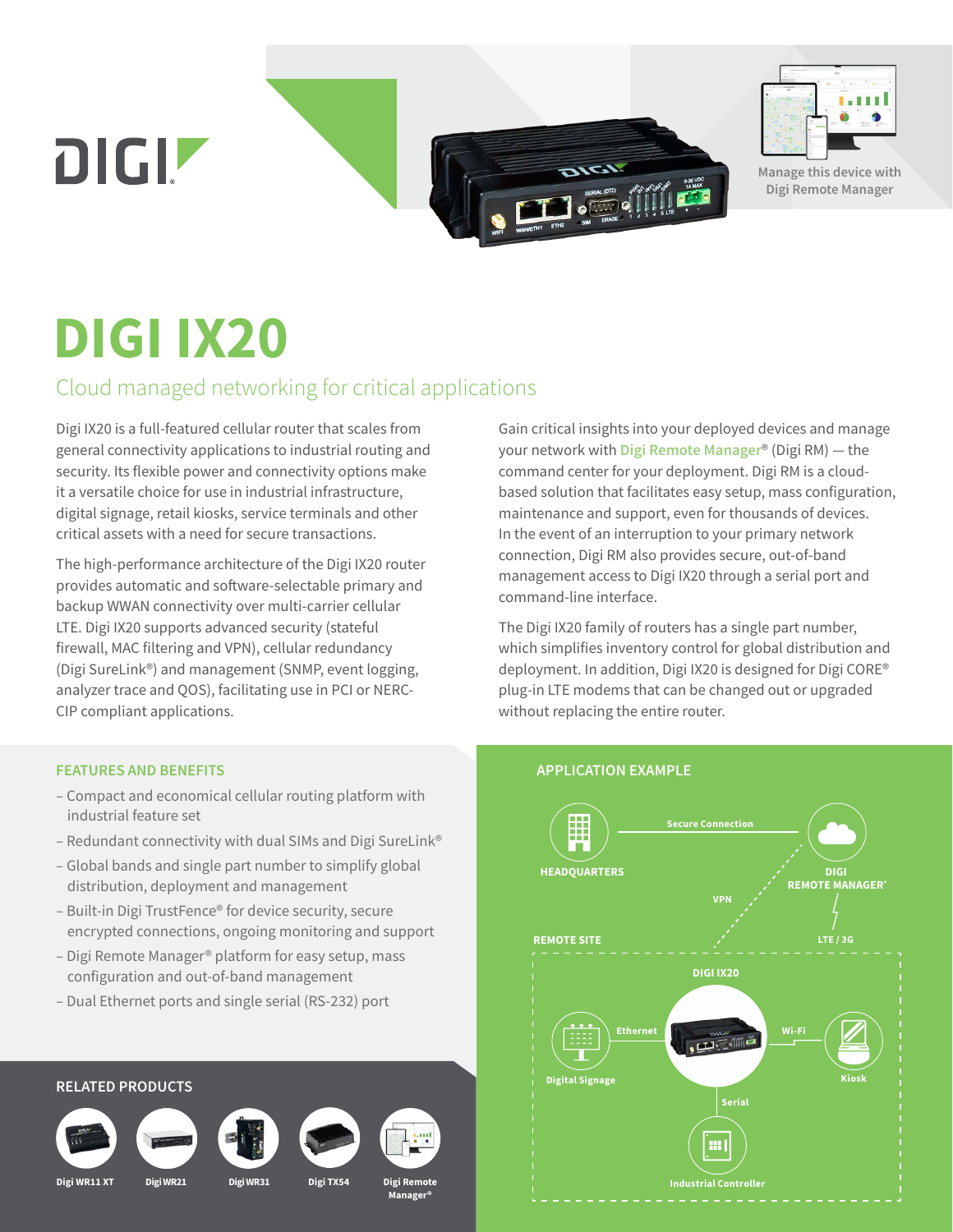| CELLULAR*<br>Visit www.digi.com/resources/certifications for latest certifications<br><b>CERTIFICATIONS</b><br>LTE Cat 4: B1, B2, B3, B4, B5, B7, B8, B12, B13, B18, B19, B20, B25, B26, B28, B38, B39, B40, B41;<br>LTE (G4) WITH DIGI CORE® PLUG-IN<br>3G: B1, B2, B4, B5, B6, B8, B19;<br>LTE MODEM 1002-CMG4<br>2G: 850 / 900 / 1800 / 1900 MHz<br>LTE Cat 4: B2, B4, B5, B12, B13, B14, B66, B71;<br>LTE (N4) WITH DIGI CORE PLUG-IN<br>3G: B2, B4, B5;<br>LTE MODEM 1002-CMF4<br>2G: No support<br>LTE Cat M1/NB1: B1, B2, B3, B4, B5, B8, B12, B13, B18, B19, B20, B26, B28;<br>LTE (M1) WITH DIGI CORE PLUG-IN<br>3G: No support;<br>LTE MODEM 1002-CMM1**<br>2G: 850 / 900 / 1800 / 1900 MHz<br>$(2)$ 50 Ω SMA (center pin: female)<br><b>CONNECTORS</b><br><b>SIM SLOTS</b><br>$(2)$ Mini-SIM $(2FF)$<br>Secured in cellular module<br><b>SIM SECURITY</b><br>WI-FI<br><b>MODULE</b><br>1 x 1 SISO dual-band 802.11a/b/g/n/ac (2.4 GHz / 5 GHz)<br><b>AUTHENTICATION</b><br>TACACS+, Enterprise RADIUS<br><b>MODES</b><br>Client mode and access point mode simultaneously<br><b>CLIENTS</b><br>Maximum 10 clients (access point mode: regardless of combination of clients and access points)<br><b>ACCESS POINTS</b><br>Maximum 2 access points (access point mode: regardless of combination of clients and access points)<br>WPA/WPA-2 personal, WPA/WPA-2 enterprise<br><b>SECURITY</b><br>$(1)$ 50 $\Omega$ SMA (center pin: male)<br>CONNECTORS<br>SOFTWARE AND MANAGEMENT<br>Digi Remote Manager®; SNMP v2/v3 (user installed/managed)<br><b>REMOTE MANAGEMENT</b><br>WebUI (HTTP/HTTPS); CLI (Telnet, SSH)<br><b>LOCAL MANAGEMENT</b><br><b>MANAGEMENT/</b><br>FTP client, SCP; protocol analyzer with PCAP for Wireshark; event logging with syslog and SMTP client; NTP/SNTP; Nagios, Intelliflow,<br>iPerf, Dynamic DNS, ping, traceroute<br><b>TROUBLESHOOTING TOOLS</b><br><b>MEMORY</b><br>256 MB RAM, 256 MB flash<br><b>ETHERNET</b><br><b>PORTS</b><br>(2) RJ-45; 10/100 Mbps (auto-sensing)<br><b>SERIAL</b><br>(1) DB9M; RS-232 DTE; signal support TXD, RXD, CTS, DTR, DCD, flow control software (XON/OFF), hardware supported (CTS/RTS)<br><b>PORTS</b><br>PHYSICAL<br>DIMENSIONS (L x W x H)<br>107 mm x 162 mm x 35 mm (4.21 in x 6.38 in x 1.38 in)<br><b>WEIGHT</b><br>$0.65$ kg $(1.4 \text{ lb})$<br>Power, Internet, Wi-Fi, SIM 1, SIM 2, signal strength (5), LTE<br><b>STATUS LEDS</b><br><b>ENCLOSURE</b><br>Glass-filled polyphenylene sulphide (PPS) / IP30<br><b>POWER REQUIREMENTS</b><br>9 - 30 VDC, 1.0 A maximum; Connector: 2-position rewireable plug with securing screws included<br><b>POWER INPUT</b><br><b>POWER CONSUMPTION</b><br>2.5 W typical (idle); 6 W typical (peak Tx/Rx)<br>ENVIRONMENTAL<br>Models with Wi-Fi: -20° C to 70° C (-4° F to 158° F); device performance may be impacted above 50° C (122° F)<br><b>OPERATING TEMPERATURE</b><br>Models without Wi-Fi: -40° C to 70° C (-40° F to 158° F); device performance may be impacted above 50° C (122° F)<br><b>STORAGE TEMPERATURE</b><br>-40° C to 85° C (-40° F to 185° F)<br><b>RELATIVE HUMIDITY</b><br>5% to 95% (non-condensing) | <b>SPECIFICATIONS</b> | DIGI <sup>®</sup> IX20 |
|------------------------------------------------------------------------------------------------------------------------------------------------------------------------------------------------------------------------------------------------------------------------------------------------------------------------------------------------------------------------------------------------------------------------------------------------------------------------------------------------------------------------------------------------------------------------------------------------------------------------------------------------------------------------------------------------------------------------------------------------------------------------------------------------------------------------------------------------------------------------------------------------------------------------------------------------------------------------------------------------------------------------------------------------------------------------------------------------------------------------------------------------------------------------------------------------------------------------------------------------------------------------------------------------------------------------------------------------------------------------------------------------------------------------------------------------------------------------------------------------------------------------------------------------------------------------------------------------------------------------------------------------------------------------------------------------------------------------------------------------------------------------------------------------------------------------------------------------------------------------------------------------------------------------------------------------------------------------------------------------------------------------------------------------------------------------------------------------------------------------------------------------------------------------------------------------------------------------------------------------------------------------------------------------------------------------------------------------------------------------------------------------------------------------------------------------------------------------------------------------------------------------------------------------------------------------------------------------------------------------------------------------------------------------------------------------------------------------------------------------------------------------------------------------------------------------------------------------------------------------------------------------------------------------------------------------------------------------------------------------------------------------------------------------------------------------------------------------------------------------------------------------------------------|-----------------------|------------------------|
|                                                                                                                                                                                                                                                                                                                                                                                                                                                                                                                                                                                                                                                                                                                                                                                                                                                                                                                                                                                                                                                                                                                                                                                                                                                                                                                                                                                                                                                                                                                                                                                                                                                                                                                                                                                                                                                                                                                                                                                                                                                                                                                                                                                                                                                                                                                                                                                                                                                                                                                                                                                                                                                                                                                                                                                                                                                                                                                                                                                                                                                                                                                                                                  |                       |                        |
|                                                                                                                                                                                                                                                                                                                                                                                                                                                                                                                                                                                                                                                                                                                                                                                                                                                                                                                                                                                                                                                                                                                                                                                                                                                                                                                                                                                                                                                                                                                                                                                                                                                                                                                                                                                                                                                                                                                                                                                                                                                                                                                                                                                                                                                                                                                                                                                                                                                                                                                                                                                                                                                                                                                                                                                                                                                                                                                                                                                                                                                                                                                                                                  |                       |                        |
|                                                                                                                                                                                                                                                                                                                                                                                                                                                                                                                                                                                                                                                                                                                                                                                                                                                                                                                                                                                                                                                                                                                                                                                                                                                                                                                                                                                                                                                                                                                                                                                                                                                                                                                                                                                                                                                                                                                                                                                                                                                                                                                                                                                                                                                                                                                                                                                                                                                                                                                                                                                                                                                                                                                                                                                                                                                                                                                                                                                                                                                                                                                                                                  |                       |                        |
|                                                                                                                                                                                                                                                                                                                                                                                                                                                                                                                                                                                                                                                                                                                                                                                                                                                                                                                                                                                                                                                                                                                                                                                                                                                                                                                                                                                                                                                                                                                                                                                                                                                                                                                                                                                                                                                                                                                                                                                                                                                                                                                                                                                                                                                                                                                                                                                                                                                                                                                                                                                                                                                                                                                                                                                                                                                                                                                                                                                                                                                                                                                                                                  |                       |                        |
|                                                                                                                                                                                                                                                                                                                                                                                                                                                                                                                                                                                                                                                                                                                                                                                                                                                                                                                                                                                                                                                                                                                                                                                                                                                                                                                                                                                                                                                                                                                                                                                                                                                                                                                                                                                                                                                                                                                                                                                                                                                                                                                                                                                                                                                                                                                                                                                                                                                                                                                                                                                                                                                                                                                                                                                                                                                                                                                                                                                                                                                                                                                                                                  |                       |                        |
|                                                                                                                                                                                                                                                                                                                                                                                                                                                                                                                                                                                                                                                                                                                                                                                                                                                                                                                                                                                                                                                                                                                                                                                                                                                                                                                                                                                                                                                                                                                                                                                                                                                                                                                                                                                                                                                                                                                                                                                                                                                                                                                                                                                                                                                                                                                                                                                                                                                                                                                                                                                                                                                                                                                                                                                                                                                                                                                                                                                                                                                                                                                                                                  |                       |                        |
|                                                                                                                                                                                                                                                                                                                                                                                                                                                                                                                                                                                                                                                                                                                                                                                                                                                                                                                                                                                                                                                                                                                                                                                                                                                                                                                                                                                                                                                                                                                                                                                                                                                                                                                                                                                                                                                                                                                                                                                                                                                                                                                                                                                                                                                                                                                                                                                                                                                                                                                                                                                                                                                                                                                                                                                                                                                                                                                                                                                                                                                                                                                                                                  |                       |                        |
|                                                                                                                                                                                                                                                                                                                                                                                                                                                                                                                                                                                                                                                                                                                                                                                                                                                                                                                                                                                                                                                                                                                                                                                                                                                                                                                                                                                                                                                                                                                                                                                                                                                                                                                                                                                                                                                                                                                                                                                                                                                                                                                                                                                                                                                                                                                                                                                                                                                                                                                                                                                                                                                                                                                                                                                                                                                                                                                                                                                                                                                                                                                                                                  |                       |                        |
|                                                                                                                                                                                                                                                                                                                                                                                                                                                                                                                                                                                                                                                                                                                                                                                                                                                                                                                                                                                                                                                                                                                                                                                                                                                                                                                                                                                                                                                                                                                                                                                                                                                                                                                                                                                                                                                                                                                                                                                                                                                                                                                                                                                                                                                                                                                                                                                                                                                                                                                                                                                                                                                                                                                                                                                                                                                                                                                                                                                                                                                                                                                                                                  |                       |                        |
|                                                                                                                                                                                                                                                                                                                                                                                                                                                                                                                                                                                                                                                                                                                                                                                                                                                                                                                                                                                                                                                                                                                                                                                                                                                                                                                                                                                                                                                                                                                                                                                                                                                                                                                                                                                                                                                                                                                                                                                                                                                                                                                                                                                                                                                                                                                                                                                                                                                                                                                                                                                                                                                                                                                                                                                                                                                                                                                                                                                                                                                                                                                                                                  |                       |                        |
|                                                                                                                                                                                                                                                                                                                                                                                                                                                                                                                                                                                                                                                                                                                                                                                                                                                                                                                                                                                                                                                                                                                                                                                                                                                                                                                                                                                                                                                                                                                                                                                                                                                                                                                                                                                                                                                                                                                                                                                                                                                                                                                                                                                                                                                                                                                                                                                                                                                                                                                                                                                                                                                                                                                                                                                                                                                                                                                                                                                                                                                                                                                                                                  |                       |                        |
|                                                                                                                                                                                                                                                                                                                                                                                                                                                                                                                                                                                                                                                                                                                                                                                                                                                                                                                                                                                                                                                                                                                                                                                                                                                                                                                                                                                                                                                                                                                                                                                                                                                                                                                                                                                                                                                                                                                                                                                                                                                                                                                                                                                                                                                                                                                                                                                                                                                                                                                                                                                                                                                                                                                                                                                                                                                                                                                                                                                                                                                                                                                                                                  |                       |                        |
|                                                                                                                                                                                                                                                                                                                                                                                                                                                                                                                                                                                                                                                                                                                                                                                                                                                                                                                                                                                                                                                                                                                                                                                                                                                                                                                                                                                                                                                                                                                                                                                                                                                                                                                                                                                                                                                                                                                                                                                                                                                                                                                                                                                                                                                                                                                                                                                                                                                                                                                                                                                                                                                                                                                                                                                                                                                                                                                                                                                                                                                                                                                                                                  |                       |                        |
|                                                                                                                                                                                                                                                                                                                                                                                                                                                                                                                                                                                                                                                                                                                                                                                                                                                                                                                                                                                                                                                                                                                                                                                                                                                                                                                                                                                                                                                                                                                                                                                                                                                                                                                                                                                                                                                                                                                                                                                                                                                                                                                                                                                                                                                                                                                                                                                                                                                                                                                                                                                                                                                                                                                                                                                                                                                                                                                                                                                                                                                                                                                                                                  |                       |                        |
|                                                                                                                                                                                                                                                                                                                                                                                                                                                                                                                                                                                                                                                                                                                                                                                                                                                                                                                                                                                                                                                                                                                                                                                                                                                                                                                                                                                                                                                                                                                                                                                                                                                                                                                                                                                                                                                                                                                                                                                                                                                                                                                                                                                                                                                                                                                                                                                                                                                                                                                                                                                                                                                                                                                                                                                                                                                                                                                                                                                                                                                                                                                                                                  |                       |                        |
|                                                                                                                                                                                                                                                                                                                                                                                                                                                                                                                                                                                                                                                                                                                                                                                                                                                                                                                                                                                                                                                                                                                                                                                                                                                                                                                                                                                                                                                                                                                                                                                                                                                                                                                                                                                                                                                                                                                                                                                                                                                                                                                                                                                                                                                                                                                                                                                                                                                                                                                                                                                                                                                                                                                                                                                                                                                                                                                                                                                                                                                                                                                                                                  |                       |                        |
|                                                                                                                                                                                                                                                                                                                                                                                                                                                                                                                                                                                                                                                                                                                                                                                                                                                                                                                                                                                                                                                                                                                                                                                                                                                                                                                                                                                                                                                                                                                                                                                                                                                                                                                                                                                                                                                                                                                                                                                                                                                                                                                                                                                                                                                                                                                                                                                                                                                                                                                                                                                                                                                                                                                                                                                                                                                                                                                                                                                                                                                                                                                                                                  |                       |                        |
|                                                                                                                                                                                                                                                                                                                                                                                                                                                                                                                                                                                                                                                                                                                                                                                                                                                                                                                                                                                                                                                                                                                                                                                                                                                                                                                                                                                                                                                                                                                                                                                                                                                                                                                                                                                                                                                                                                                                                                                                                                                                                                                                                                                                                                                                                                                                                                                                                                                                                                                                                                                                                                                                                                                                                                                                                                                                                                                                                                                                                                                                                                                                                                  |                       |                        |
|                                                                                                                                                                                                                                                                                                                                                                                                                                                                                                                                                                                                                                                                                                                                                                                                                                                                                                                                                                                                                                                                                                                                                                                                                                                                                                                                                                                                                                                                                                                                                                                                                                                                                                                                                                                                                                                                                                                                                                                                                                                                                                                                                                                                                                                                                                                                                                                                                                                                                                                                                                                                                                                                                                                                                                                                                                                                                                                                                                                                                                                                                                                                                                  |                       |                        |
|                                                                                                                                                                                                                                                                                                                                                                                                                                                                                                                                                                                                                                                                                                                                                                                                                                                                                                                                                                                                                                                                                                                                                                                                                                                                                                                                                                                                                                                                                                                                                                                                                                                                                                                                                                                                                                                                                                                                                                                                                                                                                                                                                                                                                                                                                                                                                                                                                                                                                                                                                                                                                                                                                                                                                                                                                                                                                                                                                                                                                                                                                                                                                                  |                       |                        |
|                                                                                                                                                                                                                                                                                                                                                                                                                                                                                                                                                                                                                                                                                                                                                                                                                                                                                                                                                                                                                                                                                                                                                                                                                                                                                                                                                                                                                                                                                                                                                                                                                                                                                                                                                                                                                                                                                                                                                                                                                                                                                                                                                                                                                                                                                                                                                                                                                                                                                                                                                                                                                                                                                                                                                                                                                                                                                                                                                                                                                                                                                                                                                                  |                       |                        |
|                                                                                                                                                                                                                                                                                                                                                                                                                                                                                                                                                                                                                                                                                                                                                                                                                                                                                                                                                                                                                                                                                                                                                                                                                                                                                                                                                                                                                                                                                                                                                                                                                                                                                                                                                                                                                                                                                                                                                                                                                                                                                                                                                                                                                                                                                                                                                                                                                                                                                                                                                                                                                                                                                                                                                                                                                                                                                                                                                                                                                                                                                                                                                                  |                       |                        |
|                                                                                                                                                                                                                                                                                                                                                                                                                                                                                                                                                                                                                                                                                                                                                                                                                                                                                                                                                                                                                                                                                                                                                                                                                                                                                                                                                                                                                                                                                                                                                                                                                                                                                                                                                                                                                                                                                                                                                                                                                                                                                                                                                                                                                                                                                                                                                                                                                                                                                                                                                                                                                                                                                                                                                                                                                                                                                                                                                                                                                                                                                                                                                                  |                       |                        |
|                                                                                                                                                                                                                                                                                                                                                                                                                                                                                                                                                                                                                                                                                                                                                                                                                                                                                                                                                                                                                                                                                                                                                                                                                                                                                                                                                                                                                                                                                                                                                                                                                                                                                                                                                                                                                                                                                                                                                                                                                                                                                                                                                                                                                                                                                                                                                                                                                                                                                                                                                                                                                                                                                                                                                                                                                                                                                                                                                                                                                                                                                                                                                                  |                       |                        |
|                                                                                                                                                                                                                                                                                                                                                                                                                                                                                                                                                                                                                                                                                                                                                                                                                                                                                                                                                                                                                                                                                                                                                                                                                                                                                                                                                                                                                                                                                                                                                                                                                                                                                                                                                                                                                                                                                                                                                                                                                                                                                                                                                                                                                                                                                                                                                                                                                                                                                                                                                                                                                                                                                                                                                                                                                                                                                                                                                                                                                                                                                                                                                                  |                       |                        |
|                                                                                                                                                                                                                                                                                                                                                                                                                                                                                                                                                                                                                                                                                                                                                                                                                                                                                                                                                                                                                                                                                                                                                                                                                                                                                                                                                                                                                                                                                                                                                                                                                                                                                                                                                                                                                                                                                                                                                                                                                                                                                                                                                                                                                                                                                                                                                                                                                                                                                                                                                                                                                                                                                                                                                                                                                                                                                                                                                                                                                                                                                                                                                                  |                       |                        |
|                                                                                                                                                                                                                                                                                                                                                                                                                                                                                                                                                                                                                                                                                                                                                                                                                                                                                                                                                                                                                                                                                                                                                                                                                                                                                                                                                                                                                                                                                                                                                                                                                                                                                                                                                                                                                                                                                                                                                                                                                                                                                                                                                                                                                                                                                                                                                                                                                                                                                                                                                                                                                                                                                                                                                                                                                                                                                                                                                                                                                                                                                                                                                                  |                       |                        |
|                                                                                                                                                                                                                                                                                                                                                                                                                                                                                                                                                                                                                                                                                                                                                                                                                                                                                                                                                                                                                                                                                                                                                                                                                                                                                                                                                                                                                                                                                                                                                                                                                                                                                                                                                                                                                                                                                                                                                                                                                                                                                                                                                                                                                                                                                                                                                                                                                                                                                                                                                                                                                                                                                                                                                                                                                                                                                                                                                                                                                                                                                                                                                                  |                       |                        |
|                                                                                                                                                                                                                                                                                                                                                                                                                                                                                                                                                                                                                                                                                                                                                                                                                                                                                                                                                                                                                                                                                                                                                                                                                                                                                                                                                                                                                                                                                                                                                                                                                                                                                                                                                                                                                                                                                                                                                                                                                                                                                                                                                                                                                                                                                                                                                                                                                                                                                                                                                                                                                                                                                                                                                                                                                                                                                                                                                                                                                                                                                                                                                                  |                       |                        |
|                                                                                                                                                                                                                                                                                                                                                                                                                                                                                                                                                                                                                                                                                                                                                                                                                                                                                                                                                                                                                                                                                                                                                                                                                                                                                                                                                                                                                                                                                                                                                                                                                                                                                                                                                                                                                                                                                                                                                                                                                                                                                                                                                                                                                                                                                                                                                                                                                                                                                                                                                                                                                                                                                                                                                                                                                                                                                                                                                                                                                                                                                                                                                                  |                       |                        |
|                                                                                                                                                                                                                                                                                                                                                                                                                                                                                                                                                                                                                                                                                                                                                                                                                                                                                                                                                                                                                                                                                                                                                                                                                                                                                                                                                                                                                                                                                                                                                                                                                                                                                                                                                                                                                                                                                                                                                                                                                                                                                                                                                                                                                                                                                                                                                                                                                                                                                                                                                                                                                                                                                                                                                                                                                                                                                                                                                                                                                                                                                                                                                                  |                       |                        |
|                                                                                                                                                                                                                                                                                                                                                                                                                                                                                                                                                                                                                                                                                                                                                                                                                                                                                                                                                                                                                                                                                                                                                                                                                                                                                                                                                                                                                                                                                                                                                                                                                                                                                                                                                                                                                                                                                                                                                                                                                                                                                                                                                                                                                                                                                                                                                                                                                                                                                                                                                                                                                                                                                                                                                                                                                                                                                                                                                                                                                                                                                                                                                                  |                       |                        |
|                                                                                                                                                                                                                                                                                                                                                                                                                                                                                                                                                                                                                                                                                                                                                                                                                                                                                                                                                                                                                                                                                                                                                                                                                                                                                                                                                                                                                                                                                                                                                                                                                                                                                                                                                                                                                                                                                                                                                                                                                                                                                                                                                                                                                                                                                                                                                                                                                                                                                                                                                                                                                                                                                                                                                                                                                                                                                                                                                                                                                                                                                                                                                                  |                       |                        |
|                                                                                                                                                                                                                                                                                                                                                                                                                                                                                                                                                                                                                                                                                                                                                                                                                                                                                                                                                                                                                                                                                                                                                                                                                                                                                                                                                                                                                                                                                                                                                                                                                                                                                                                                                                                                                                                                                                                                                                                                                                                                                                                                                                                                                                                                                                                                                                                                                                                                                                                                                                                                                                                                                                                                                                                                                                                                                                                                                                                                                                                                                                                                                                  |                       |                        |
|                                                                                                                                                                                                                                                                                                                                                                                                                                                                                                                                                                                                                                                                                                                                                                                                                                                                                                                                                                                                                                                                                                                                                                                                                                                                                                                                                                                                                                                                                                                                                                                                                                                                                                                                                                                                                                                                                                                                                                                                                                                                                                                                                                                                                                                                                                                                                                                                                                                                                                                                                                                                                                                                                                                                                                                                                                                                                                                                                                                                                                                                                                                                                                  |                       |                        |
|                                                                                                                                                                                                                                                                                                                                                                                                                                                                                                                                                                                                                                                                                                                                                                                                                                                                                                                                                                                                                                                                                                                                                                                                                                                                                                                                                                                                                                                                                                                                                                                                                                                                                                                                                                                                                                                                                                                                                                                                                                                                                                                                                                                                                                                                                                                                                                                                                                                                                                                                                                                                                                                                                                                                                                                                                                                                                                                                                                                                                                                                                                                                                                  |                       |                        |
|                                                                                                                                                                                                                                                                                                                                                                                                                                                                                                                                                                                                                                                                                                                                                                                                                                                                                                                                                                                                                                                                                                                                                                                                                                                                                                                                                                                                                                                                                                                                                                                                                                                                                                                                                                                                                                                                                                                                                                                                                                                                                                                                                                                                                                                                                                                                                                                                                                                                                                                                                                                                                                                                                                                                                                                                                                                                                                                                                                                                                                                                                                                                                                  |                       |                        |

\*Transfer rates are network operator dependent. \*\*Digi CORE 1002-CMM1 requires only one cellular antenna.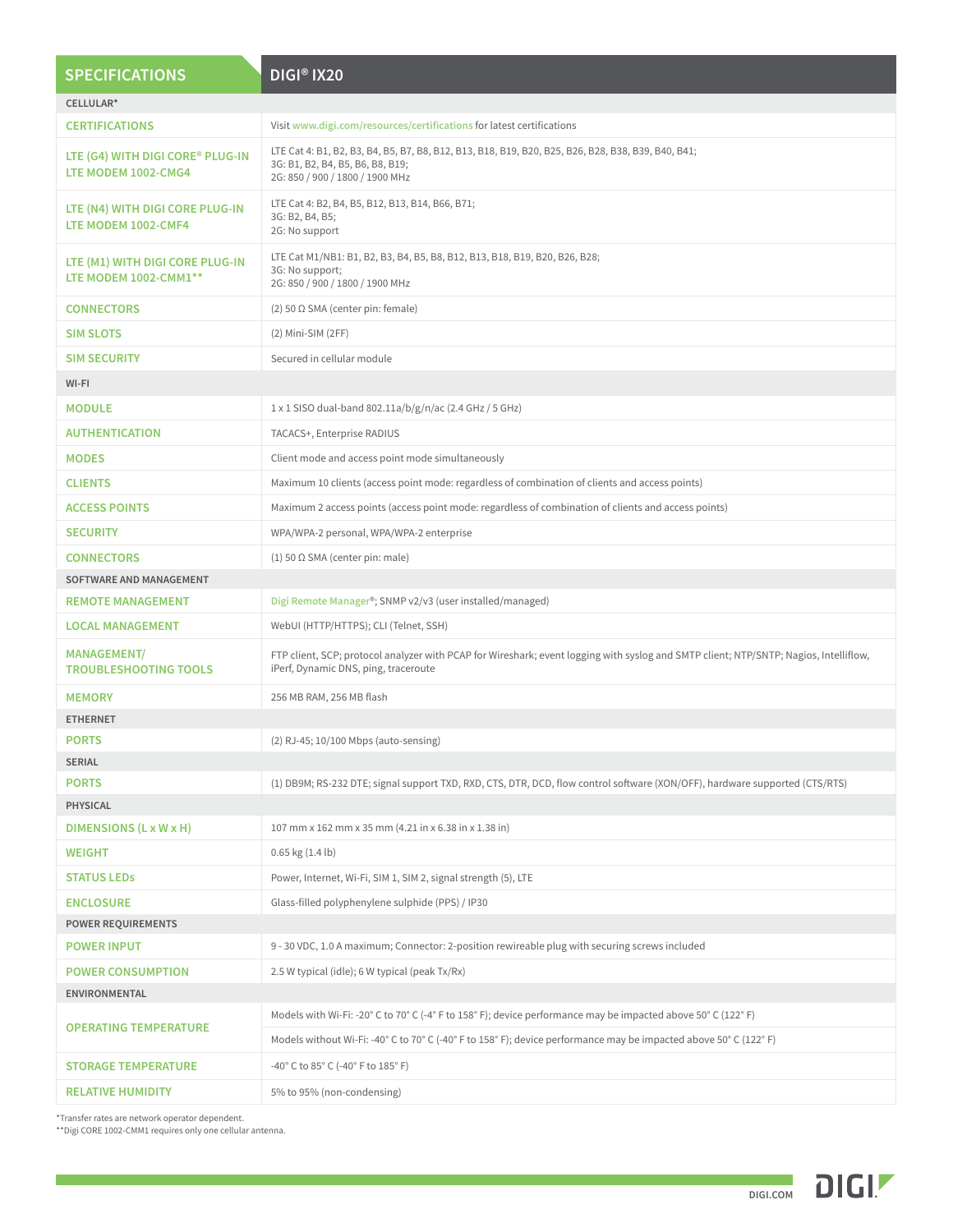| <b>SPECIFICATIONS</b>       | DIGI <sup>®</sup> IX20                                                         |
|-----------------------------|--------------------------------------------------------------------------------|
| <b>APPROVALS</b>            |                                                                                |
| <b>CELLULAR</b>             | Visit www.digi.com/resources/certifications for latest cellular certifications |
| <b>SAFETY</b>               | IEC62368-1, CB, EN62311                                                        |
| <b>ENVIRONMENTAL</b>        | ROHS3                                                                          |
| <b>EMISSIONS / IMMUNITY</b> | CE; RED; FCC Part 15, Subpart B; ICES-003; AU/NZS CISPR32                      |
| <b>WARRANTY</b>             |                                                                                |
| <b>PRODUCT WARRANTY</b>     | $3$ -year <sup>*</sup>                                                         |

\*Standard 3-year warranty upgradeable to 5 years with purchase of a Digi Remote Manager Premier 5-year subscription applicable to the product purchased only at the time of product purchase and with product registration at that time in Digi Remote Manager.

| <b>ENTERPRISE SOFTWARE</b>   | <b>DESCRIPTION</b>                                                                                                                                                                                                                                                                                                                                                                                                  |  |
|------------------------------|---------------------------------------------------------------------------------------------------------------------------------------------------------------------------------------------------------------------------------------------------------------------------------------------------------------------------------------------------------------------------------------------------------------------|--|
| <b>CELLULAR CONNECTIVITY</b> |                                                                                                                                                                                                                                                                                                                                                                                                                     |  |
| <b>PROTOCOL SUPPORT</b>      | HTTPS, FTP client, SSL, TLS v1.2, SCP (client and server), SFTP, SMTP client for use by scripts and the command line, SNMP (v2/v3),<br>SSH; remote management via Digi Remote Manager®; Protocol analyzer, ability to capture PCAP for use with Wireshark; DynDNS;<br>Dynamic DNS client compatible with BIND9/No-IP/DynDNS; Captive portal, Intelliflow; Nagios, DNS server, NTP server, Multicast,<br>mDNS, IPerf |  |
| <b>SECURITY</b>              | IP filtering, stateful firewall, custom firewall rules (iptables), address and port translation; TLS 1.2 and above, FIPS 197, open VPN<br>client and server; VPN tunnels; Authentication: RADIUS, TACACS+; certificates; MAC address filtering; VLAN support                                                                                                                                                        |  |
| <b>VPN</b>                   | IPSec with IKEv1, IKEv2, NAT Traversal; OpenVPN client and server; GRE VPN tunnels; Cryptology: SHA-1/256/384/512, MD5, RSA;<br>Encryption: 3DES and AES up to 256-bit (CBC mode for IPsec); Diffie Hellman: DH groups 1-32 (CURVE448)                                                                                                                                                                              |  |
| <b>ROUTING / FAILOVER</b>    | IP pass-through; NAT, NAPT with IP port forwarding; Ethernet bridging; GRE; Multicast routing; Routing protocols: RIP (v1, v2) OSPF,<br>BGP; IP failover: VRRP; automatic failover, Digi SureLink®                                                                                                                                                                                                                  |  |
| <b>OTHER PROTOCOLS</b>       | DHCP; dynamic DNS client compatible with No-IP/DynDNS                                                                                                                                                                                                                                                                                                                                                               |  |

# **PRODUCT IMAGES**



#### **BACK**



## **FRONT WITH ANTENNAS**



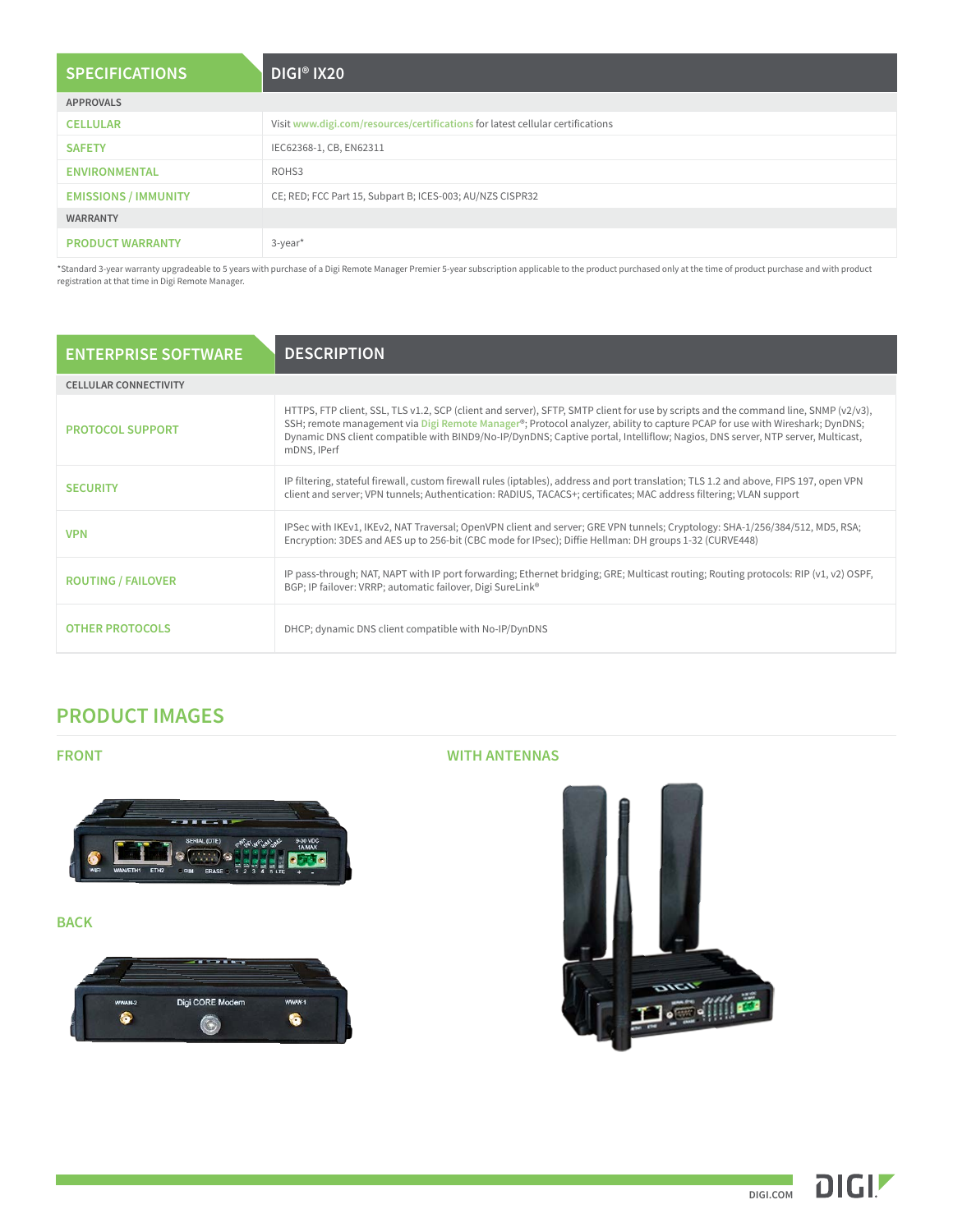### **DIGI REMOTE MANAGER®**



Digi Remote Manager is the technology platform that brings networks to the next level, allowing networks — and the people who manage them — to work smarter. With Digi Remote Manager you can transform a multitude of dispersed IoT devices into a dynamic, intelligent network. Now you can easily deploy, monitor and diagnose thousands of mission-critical devices from a single point of command — on your desktop, tablet or phone. All the while, its software-defined security diligently safeguards your entire Digi ecosystem.

#### Learn more at **[www.digi.com/digi-remote-manager](https://www.digi.com/digi-remote-manager)**

#### **CAPABILITIES**

- Activate, monitor and diagnose your mission-critical devices from a single point of command and control — on your desktop or mobile app
- Schedule key operations including firmware updates and file management on a single device or on a group of devices, keeping your network functionality up-to-date and maintaining compliance standards
- Manage edge devices out-of-band via console terminal access
- Keep tabs on device health and connectvity across device deployments of any size
- Create detailed reports and enable real-time alerts for specified conditions
- Integrate device data through open APIs to gain deeper insights and control with third-party applications
- Report and alert on performance statistics, including connection history, signal quality, latency, data usage and packet loss

#### **INFRASTRUCTURE**

- Hosted in a commercial-grade cloud server environment that meets SOC 1®, SOC 2® and SOC 3® standards
- Superior availability, operating to 99.9% or greater
- Open APIs available to support application development

#### **SECURITY**

- More than 175 security controls in place to protect your data
- Member of the Center for Internet Security® (CIS®)
- Enables compliance with security frameworks like ISO27002, HIPAA, NIST and more
- Earned Skyhigh's CloudTrust™ Program highest rating of Enterprise-Ready

| <b>PART NUMBERS</b> | DIGI <sup>®</sup> IX20                                                                                                                                                 |
|---------------------|------------------------------------------------------------------------------------------------------------------------------------------------------------------------|
| IX20-WAG4           | Digi IX20 - LTE Cat 4 Global, Wi-Fi, (2) Ethernet, DB-9 RS-232; includes DIN rail clip, power supply, (2) cellular antenna, Wi-Fi antenna<br>and Ethernet cable        |
| IX20-0AG4           | Digi IX20 - LTE Cat 4 Global, (2) Ethernet, DB-9 RS-232, includes DIN rail clip, power supply, (2) cellular antenna and Ethernet cable                                 |
| IX20-W0G4           | Digi IX20 - LTE Cat 4 Global, Wi-Fi, (2) Ethernet, DB-9 RS-232                                                                                                         |
| IX20-00G4           | Digi IX20 - LTE Cat 4 Global, (2) Ethernet, DB-9 RS-232                                                                                                                |
| IX20-WAN4           | Digi IX20 - LTE Cat 4 North America, Wi-Fi, (2) Ethernet, DB-9 RS-232; includes DIN rail clip, power supply, (2) cellular antenna,<br>Wi-Fi antenna and Ethernet cable |
| IX20-0AN4           | Digi IX20 - LTE Cat 4 North America, (2) Ethernet, DB-9 RS-232, includes DIN rail clip, power supply, (2) cellular antenna and<br>Ethernet cable                       |
| IX20-W0N4           | Digi IX20 - LTE Cat 4 North America, Wi-Fi, (2) Ethernet, DB-9 RS-232                                                                                                  |
| IX20-00N4           | Digi IX20 - LTE Cat 4 North America, (2) Ethernet, DB-9 RS-232                                                                                                         |
| IX20-WAM1           | Digi IX20 - LTE Cat M1 Global, Wi-Fi, (2) Ethernet, DB-9 RS-232; includes DIN rail clip, power supply, (1) cellular antenna,<br>Wi-Fi antenna and Ethernet cable       |
| IX20-0AM1           | Digi IX20 - LTE Cat M1 Global, (2) Ethernet, DB-9 RS-232, includes DIN rail clip, power supply, (1) cellular antenna and Ethernet cable                                |
| IX20-W0M1           | Digi IX20 - LTE Cat M1 Global, Wi-Fi, (2) Ethernet, DB-9 RS-232                                                                                                        |
| IX20-00M1           | Digi IX20 - LTE Cat M1 Global, (2) Ethernet, DB-9 RS-232                                                                                                               |